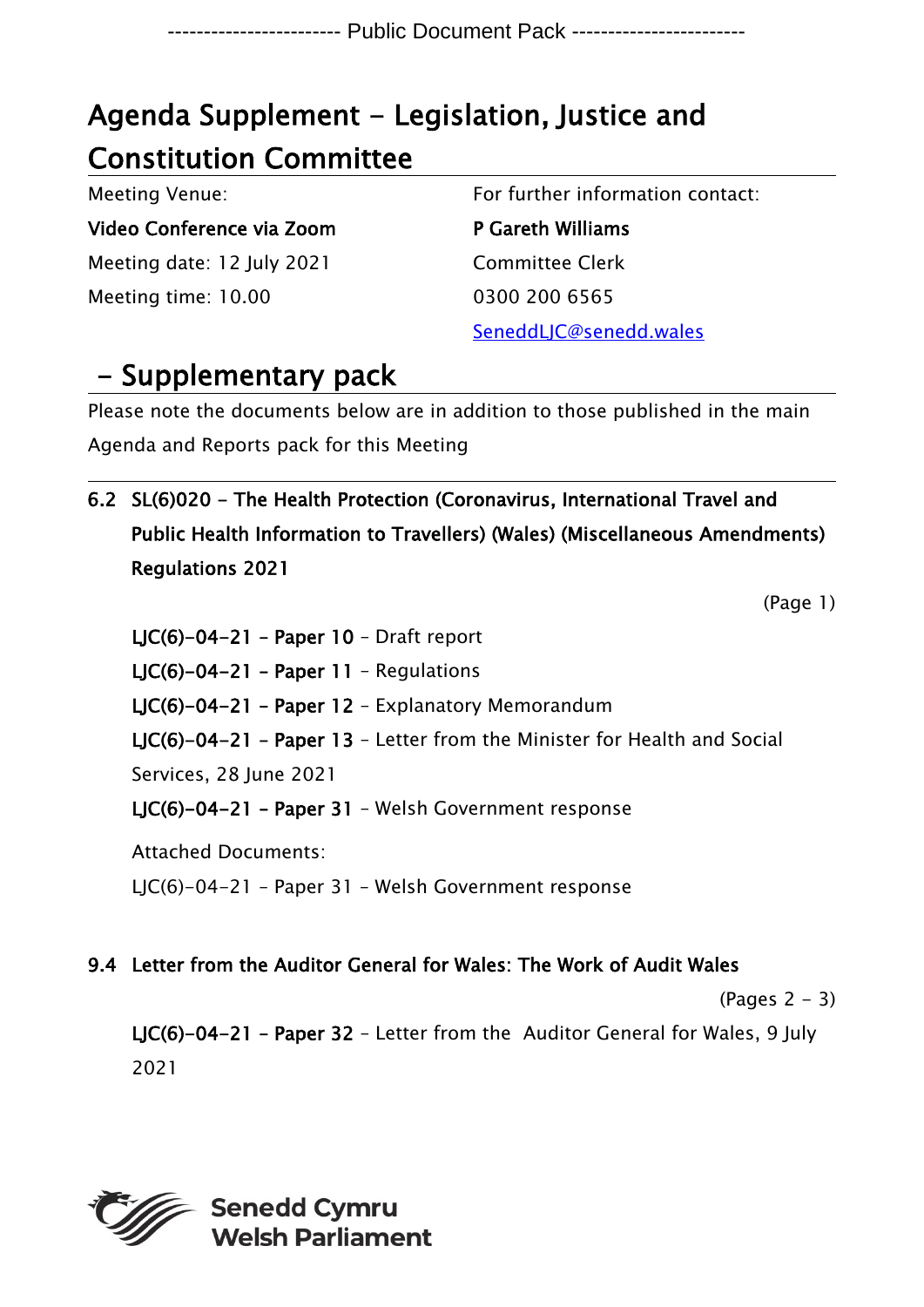Attached Documents:

LJC(6)-04-21 – Paper 32 – Letter from the Auditor General for Wales, 9 July 2021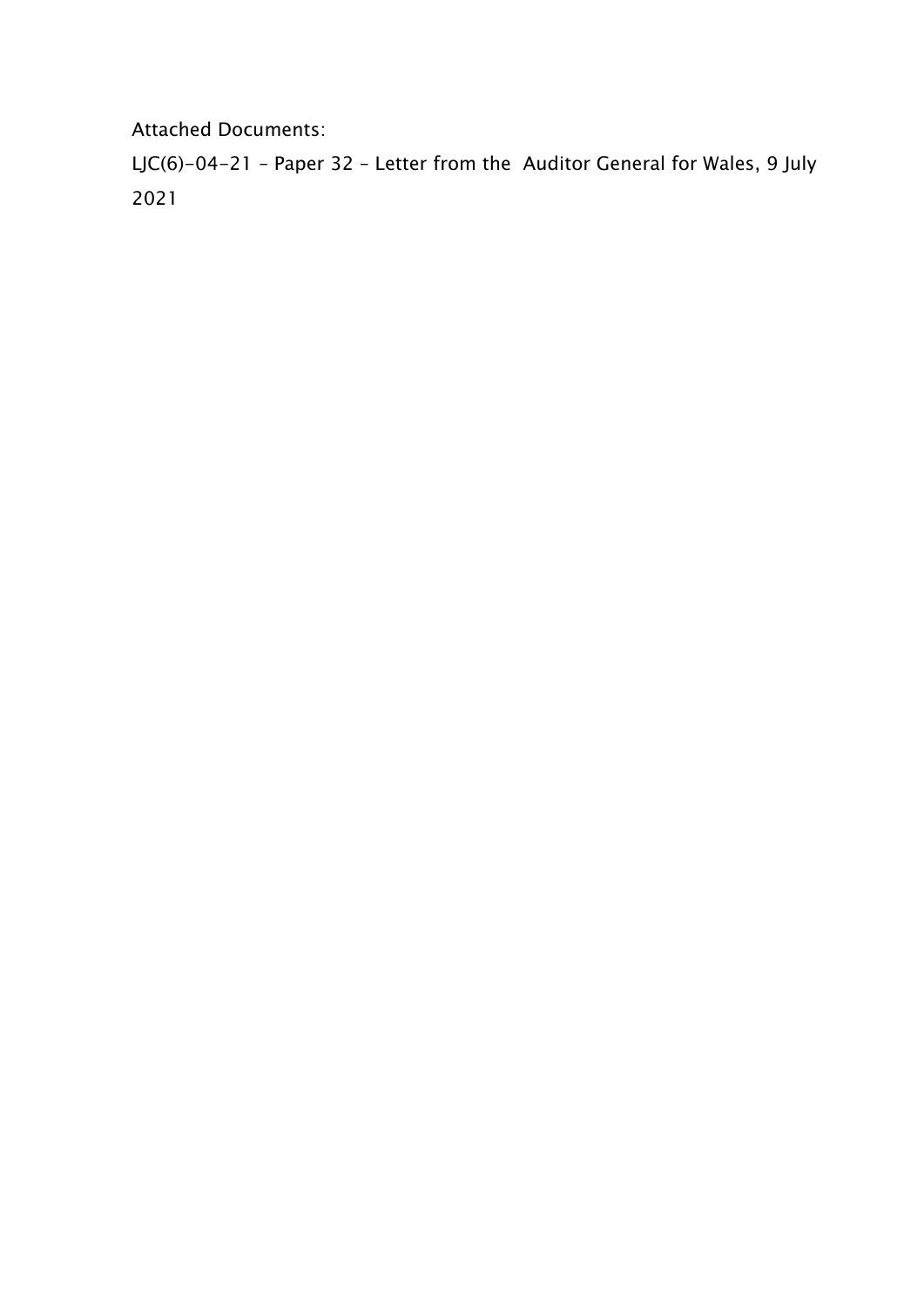### **Government Response: The Health Protection (Coronavirus, International Travel and Public Health Information to Travellers) (Wales) (Miscellaneous Amendments) Regulations 2021**

### **Merits scrutiny point 3:**

The Government confirms that operators were notified on a UK-wide basis on 25<sup>th</sup> June 2021 of the intention to update the regulations regarding the provision of information to passengers so that operators would in future also be required to inform passengers of the new obligations in relation to pre-departure testing. This information was provided to operators directly through established communication channels and via industry representative organisations. **Agenda Item 6.2**<br>the Protection (Coronavirus, International<br>tion to Travellers) (Wales) (Miscellaneous<br>tors were notified on a UK-wide basis on  $25^n$ <br>te the regulations regarding the provision of<br>tators would in future a

### **Merits scrutiny point 4:**

We can confirm that this update to the wording was made to enable 4 nations alignment, providing consistency to operators and passengers, whilst continuing to ask passengers to follow local public health guidance. This also ensures the advice will be relevant to travellers' ultimate destination in the UK, not just where they land, and that any changes to the detail of the public health advice can be captured at the relevant links rather than requiring the regulations to be updated with the latest advice.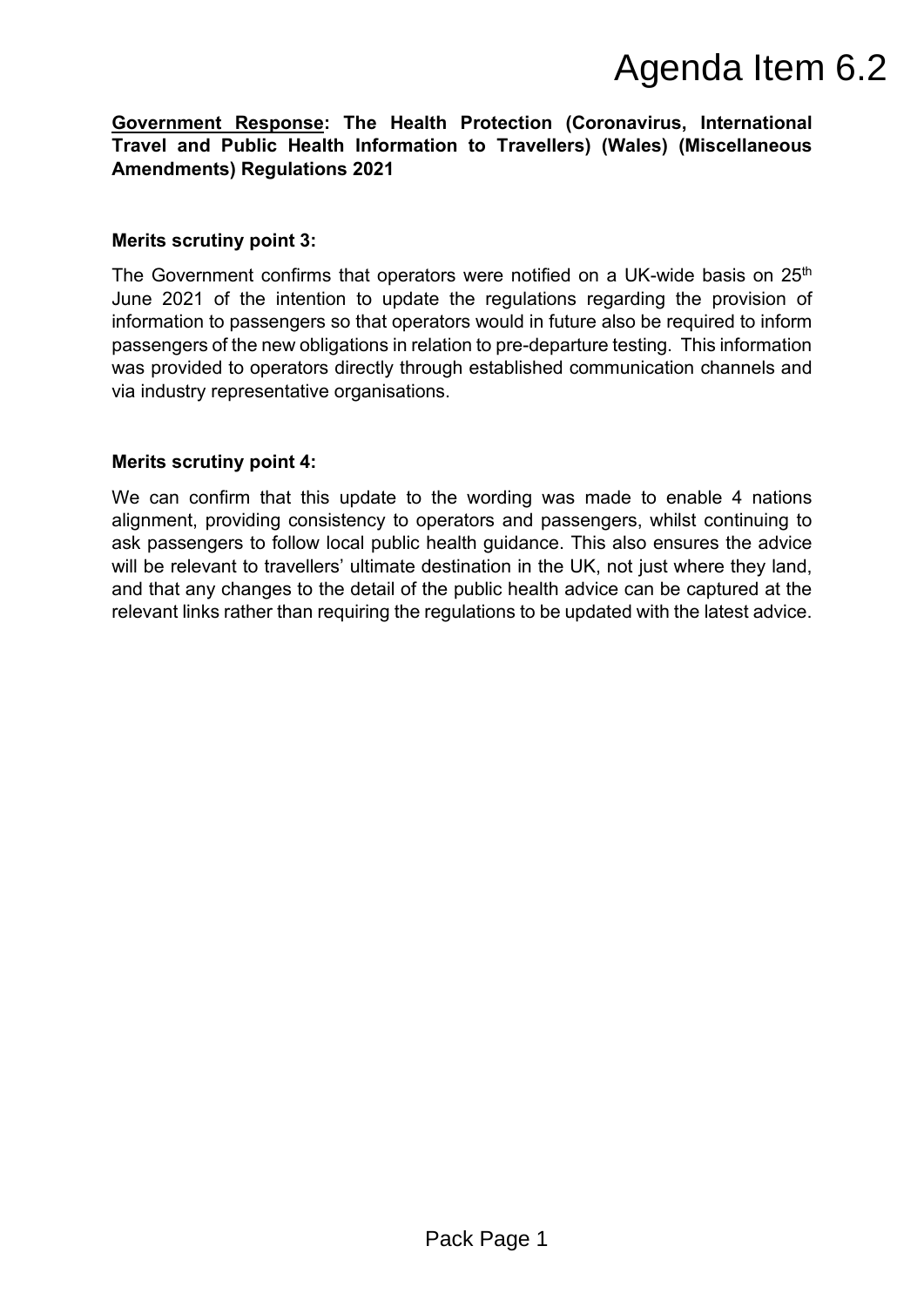

Huw Irranca-Davies MS **Chair** Legislation, Justice and Constitution **Committee** Welsh Parliament Cardiff Bay **Cardiff** CF99 1SN

24 Cathedral Road / 24 Heol y Gadeirlan Cardiff / Caerdydd CF11 9LJ Tel / Ffôn: 029 2032 0500 Fax / Ffacs: 029 2032 0600 Textphone / Ffôn testun: 029 2032 0660 [info@audit.wales](mailto:info@audit.wales) / post@archwilio.cymru [www.audit.wales](http://www.audit.wales/) / [www.archwilio.cymru](http://www.archwilio.cymru/)

**Reference:** AC/271/caf **Date issued:** 9 July 2021

Dear Huw

## The Work of Audit Wales

Congratulations on your appointment as Chair of the Legislation, Justice and Constitution Committee. I wish you every success in your new role and at the start of a challenging five-year period for public services in Wales.

My remit as Auditor General for Wales means that I am the statutory external auditor of most of the Welsh public sector and responsible for the audit of most of the public money spent in Wales. In September, I am planning to publish a series of 'Picture of Public Services' outputs. These will provide our take on the key financial and wider challenges facing public services over the coming years and will set out some of the key areas of public service delivery where I will be expecting public services to demonstrate progress. I hope that the outputs from this work will be of interest to all Members of the Senedd and that they will provide a useful point of reference for their future work. **Agenda Item 9.4**<br>
Huw Irranca-Davies MS<br>
Chair<br>
Legislation, Justice and Constitution<br>
Committee<br>
Welsh Parliament<br>
Cardiff Bay<br>
Cardiff Bay<br>
Cardiff Bay<br>
Cardiff Bay<br>
Cardiff<br>
Care issued: 9 July 2021<br>
Dear Huw<br>
The Work

I am expecting that the work of Audit Wales will continue to play a key role supporting the work of the new Public Accounts and Public Administration Committee (PAPAC), with PAPAC remaining our primary audience. However, I am also keen that Audit Wales uses its unique perspective and expertise to support the work of other Senedd